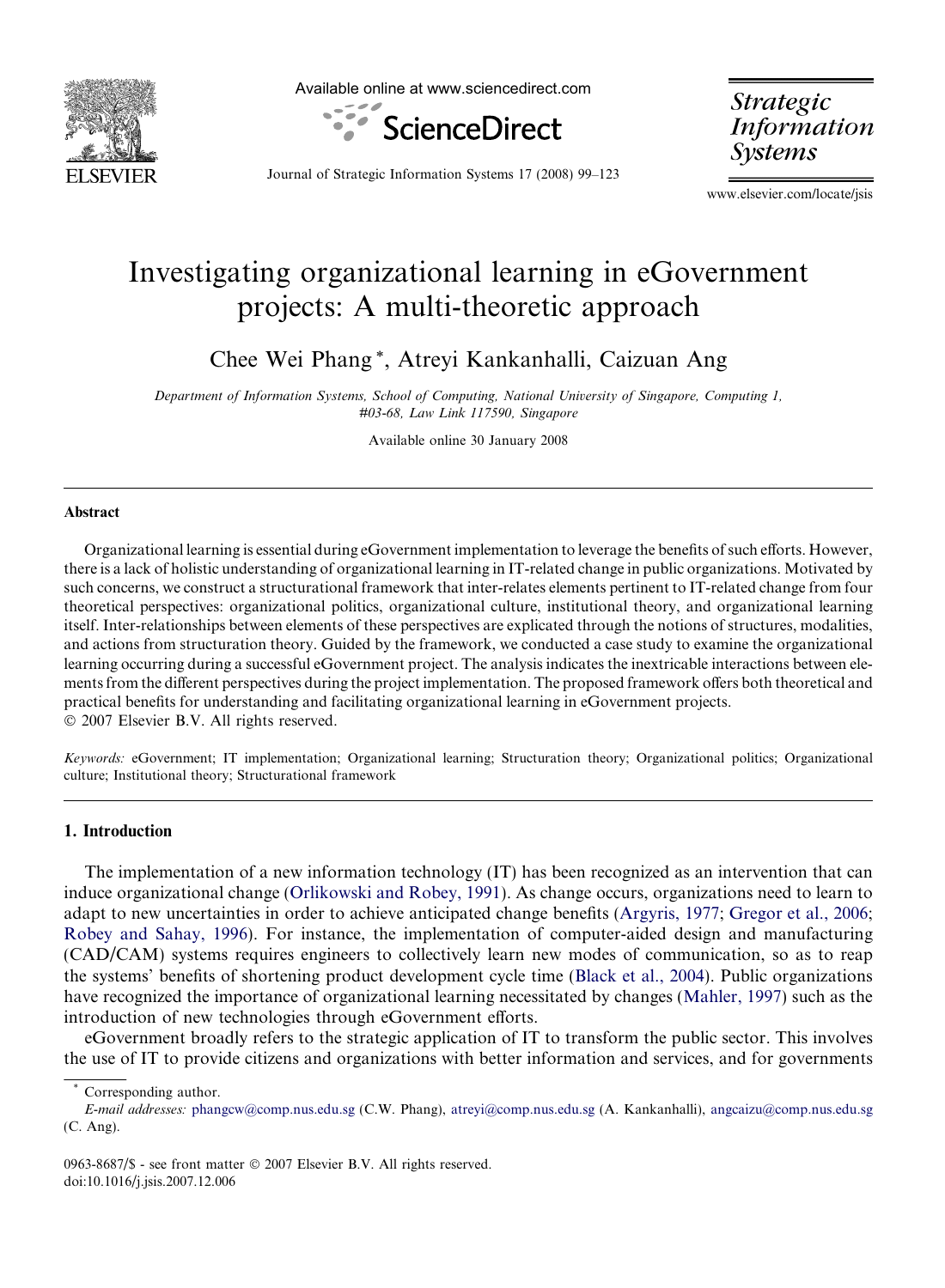to interact with business partners and transact internally [\(Gronlund, 2002; Tung and Rieck, 2005\)](#page--1-0). Implementation of eGovernment initiatives requires substantial learning for public organizations, which have typically been considered as bureaucratic entities with conservative cultures that are resistant to change ([Robertson and](#page--1-0) [Seneviratne, 1995\)](#page--1-0). Moreover, public organizations are confronted with multiple and often conflicting interests of different constituents and an institutional context with complicated regulations [\(Thong et al., 2000;](#page--1-0) [Tung and Rieck, 2005](#page--1-0)), all of which contribute to the complexity of change and required learning associated with eGovernment efforts. These challenges motivate us to investigate organizational learning in the context of eGovernment implementation.

While organizations recognize the importance of learning, there is a lack of holistic approaches towards understanding organizational learning in IT-related change management. [Robey and Boudreau \(1999\)](#page--1-0) consider four theoretical perspectives relevant to investigating IT-related organizational change: organizational politics, organizational culture, institutional theory, and organizational learning. The authors show that the four perspectives focus on different, complementary elements of organizations and can better account for complex IT-related change phenomena. However, their study deals with the four perspectives separately and does not explore the possible interplay between them. Yet, inter-relationships among the different theoretical perspectives are evident. For instance, previous studies have emphasized the need to consider the influence of organizational politics ([Robey et al., 2002\)](#page--1-0), organizational culture ([Mahler, 1997\)](#page--1-0), and institutional conditions ([Newman, 2000\)](#page--1-0) on organizational learning in the event of change. This calls for a holistic approach that incorporates the different theoretical perspectives and their inter-relationships. Thus, our research question is: How do relevant elements from organizational politics, culture, and institutional perspectives inter-relate to influence successful organizational learning in response to IT implementation related change?

A problem facing studies aiming to develop a holistic view of complex phenomena is the difficulty to manage the multitude of elements involved. To overcome this problem, we propose a framework that employs structuration theory as a lens to organize and understand the logics of inter-relationships among the elements of organizational politics, culture, institutions, and learning. The structurational framework centers on the structures related to the different organizational elements and the agencies involved in the enactment of such structures favorable to organizational learning. Guided by the framework, we conducted an in-depth case study of a successful eGovernment effort that aimed at improving the internal efficiency of a public organization in Singapore with the ultimate goal to provide better services to its customers (i.e., citizens and businesses). Of particular interest is the observation that the organization started off with low IT proficiency of employees but went on to exploit IT so successfully that it became a leading organization in IT deployment in its sector. We examine the learning that the public organization went through during the implementation of such a strategic information system to fulfill its eGovernment goals. Our analysis informed by the framework reveals that elements of politics, culture, institutions, and learning inextricably interacted during different phases of the eGovernment project implementation that eventually led to its success. The case intends to unveil insights about how successful organizational learning during eGovernment initiatives can be facilitated, particularly amidst the high failure rates of eGovernment projects globally<sup>1</sup>.

## 2. Theoretical background

In this section we will first describe structuration theory and the reasons for using it as a lens to organize elements from the four perspectives of organizational learning, culture, politics, and institutional theory. Subsequently we discuss each of the perspectives individually and then describe the structurational framework that inter-relates these perspectives.

#### 2.1. Structuration theory

Structuration theory was proposed by [Giddens \(1979\)](#page--1-0) to reconcile the division between structure and agency in social science [\(Jones, 1999](#page--1-0)), by re-conceptualizing the two as mutually interacting duality. Structure refers to rules and resources that human agents draw on in their interactions, which both enable and constrain

 $1$  An [UNPAN \(2003\)](#page--1-0) report states that the failure rate for eGovernment projects varies between 60% and 80%.